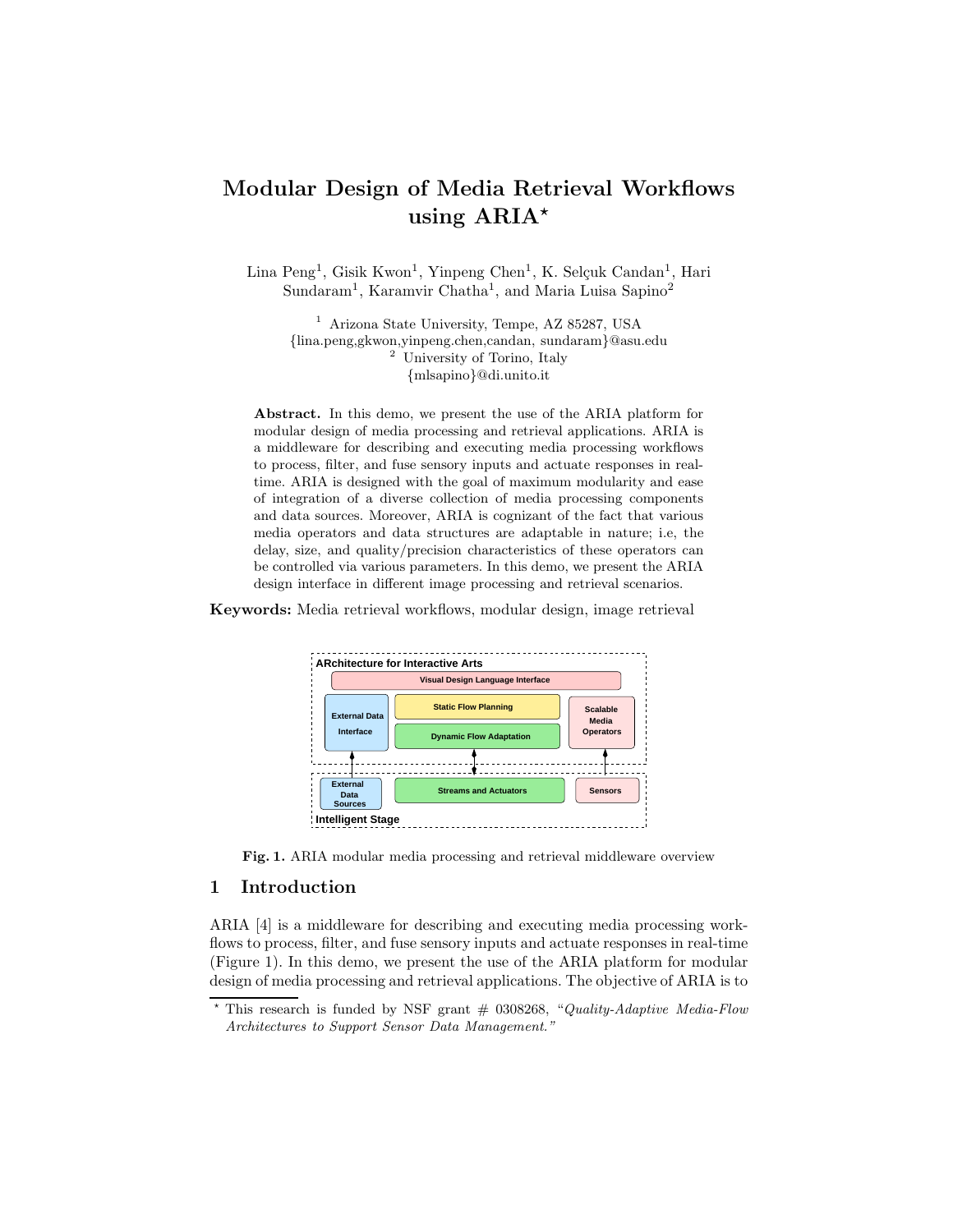

**Fig. 2.** (a) An example workflow (note that operators have multiple, alternative implementations to choose from) and (b) visual representation of the history of an object

incorporate real-time and archived media into live performances, on-demand [4]. This involves development of (1) an adaptive and programmable kernel that can extract, process, fuse, and map media processing workflows while ensuring quality of service guarantees, (2) a specification interface capable of specifying the components of the media processing workflows, and (3) QoS scalable operators.

## **2 Overview of ARIA**

ARIA media processing workflows are modeled as directed graphs where nodes represent sensors, filters, fusion operators, and actuators, while edges represent connections that stream objects between components [5]. The basic information unit is a data object (Figure 2(a)). Depending on the task, an object can be as simple as a numeric value (such as an integer denoting the pressure applied on a surface sensor) or as complex as an image component segmented out from frames in a video sequence. Filter and fusion operators provide analysis, aggregation, and filtering semantics. In particular, they may perform complex media processing and database lookup tasks.

Each object in ARIA is annotated with a header, which includes an *object history descriptor*, consisting of the set of *resource usage stamps* and *timestamps* acquired by the object's predecessors as they go through various operators (Figure  $2(b)$ ). Among other things, the history descriptor enables the synchronization of objects in the system based on various applicable temporal criteria, queue management decisions, and per-object evaluation of trigger conditions.

Each ARIA operator has a number of input and output queues and a set of behaviors. Each behavior is essentially a different implementation, with different processing delay and quality characteristics. A given behavior of an operator can be executed only when its execution conditions are satisfied. A behavior may not be in an executable state for various reasons, including (but not limited to) resource shortages. The behavior trigger constraints are described in terms of local hardware resources, temporal regulation of the service stream, object property and history (size, precision), and end-to-end workflow conditions (e.g. end-to-end optimization).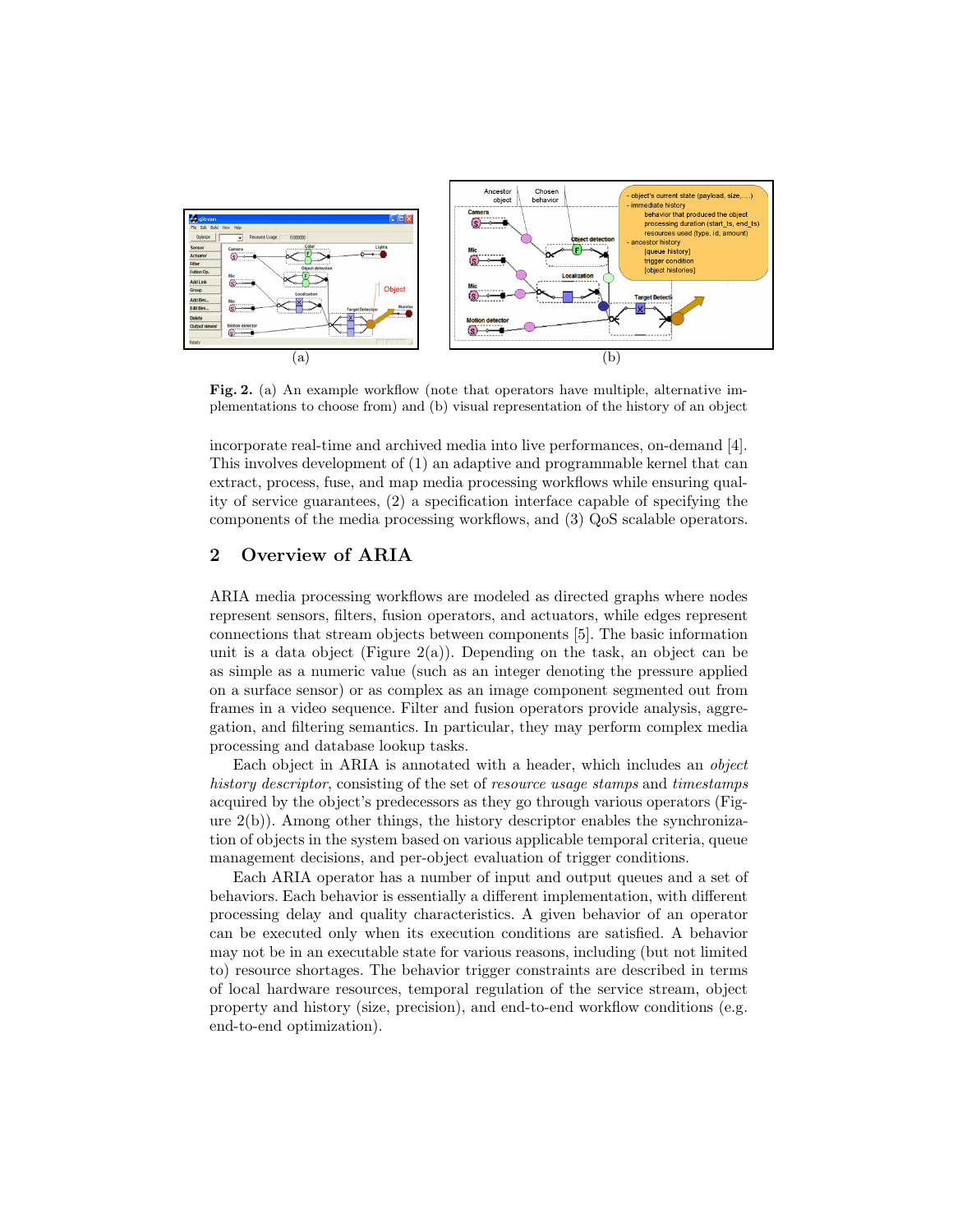

(a) Image streams from four sensors are matched against DB based on color and shape



(b) Objects in a video stream are extracted and matched against a DB based on texture and color signatures

**Fig. 3.** Two media processing and retrieval scenarios

When there are multiple behaviors of an operator ready for triggering, it is the job of the ARIA kernel to pick the most appropriate one, based on the quality, delay, or resource constraints [1]. The way the behavior picks its inputs is also governed by resource, time, and quality constraints. Each behavior can sort and use the objects in the input queues based on different criteria (size, quality, recency etc.). When the number of input combinations to consider is larger than the capacity, then system sheds (not the individual queued objects but) combinations of objects that are not promising candidates. Therefore, each behavior also has an input combination shedding model [2].

#### **3 Demo Scenarios**

Figure 3 depicts two media retrieval scenarios. In both cases, real-time sensory data are processed, relevant features are extracted through filters, and databases are looked up based on these extracted features. Note that both scenarios include operators with multiple implementations, which will be chosen by the ARIA kernel based on the appropriate optimization and adaptation criteria. Also, the scenarios include user-defined operators as well as system provided operators (such as synchronizers and duplicators).